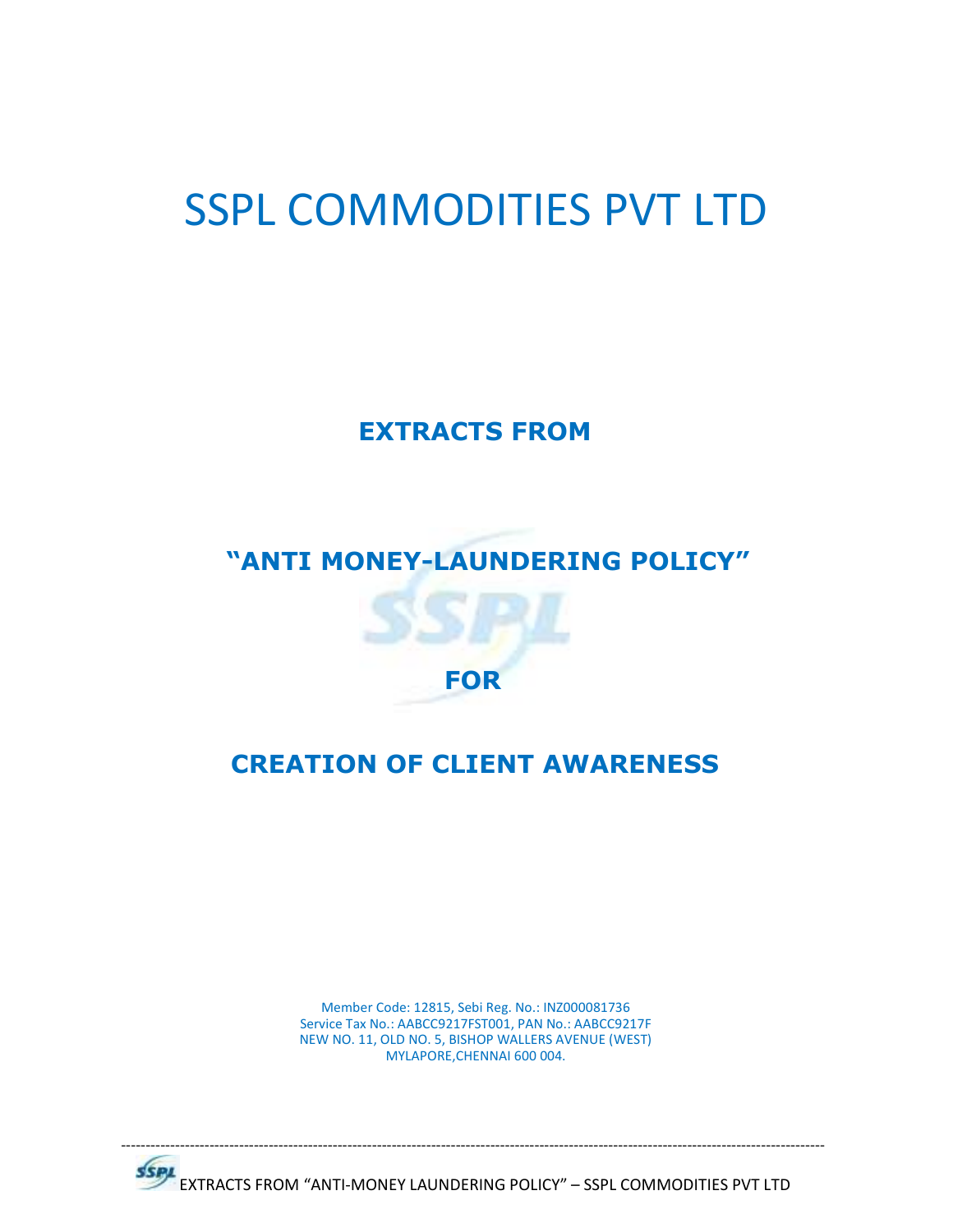# **FOREWORD:**

The Securities and Exchange Board of India (SEBI) in pursuant to Prevention of Money Laundering Act, 2002 (PMLA) published in the Gazette of India on July 01, 2015 has issued Circular No.CIR/ISD/AML/3/2010 Date: 31/12/2010 to all the intermediaries to adhere to client account opening and maintain records of such transactions as prescribed by the PMLA and Rules notified there under.

"*Intermediaries*" includes a stock-broker, sub-broker, share transfer agent, banker to an issue, trustee to a trust deed, registrar to an issue, asset management company, depositary participant, merchant banker, underwriter, portfolio manager, investment adviser and any other intermediary associated with the securities market and registered under Section 12 of the Securities and Exchange Board of India Act, 1992 (SEBI Act).

The stock-broker have, therefore, to follow and adopt:

- The Prevention of Money Laundering Act 2002;
- $\triangleright$  Prevention of Money laundering (Maintenance of records of the nature and value of transaction, the procedure and manner of maintaining and time for furnishing information and verification and maintenance of the identity of clients of the Banking companies, Financial Institutions and Intermediaries) Rules, 2005;
- $\triangleright$  All other rules, regulations, notifications issued by the Government of India from time to time in that behalf.

The basic objective is that intermediaries have adequate controls and procedures in place so that they know the customers with whom they are dealing.

## **2. PREAMBLE:**

Money Laundering is a serious threat to financial system of all countries and it leads to destruction of the country's sovereignty and character. Financial sector institutions, Banks and Intermediaries remain the primary gateway to the financial system of any country.

#### **Need for Anti-Money Laundering (AML) Policy:**

- ➤ To prevent criminal elements from using the Commodities trading system for money laundering activities.
- $\blacktriangleright$ To enable the broker to know/understand the customers and their financial dealings better, this in turn would help to manage risks prudently.  $\blacktriangleright$
- To put in place appropriate controls for detection and reporting of suspicious activities in accordance with applicable laws/laid down procedures.  $\blacktriangleright$
- To comply with applicable laws and regulatory guidelines.
- $\blacktriangleright$ 
	- To take necessary steps to ensure that the concerned staff is adequately trained in PML procedures.
- $\blacktriangleright$ Reporting of STRs to FIU as per the guidelines of PML Rules, 2002.

## **3. Policy of SSPL Commodities Pvt Ltd**

SSPL Commodities Pvt Ltd has resolved that it would, as an internal policy, take adequate measures to prevent money laundering and shall put in place a frame-work to report cash and suspicious transactions to FIU as per the guidelines of PML Act, 2002 and PML Rules, 2005.

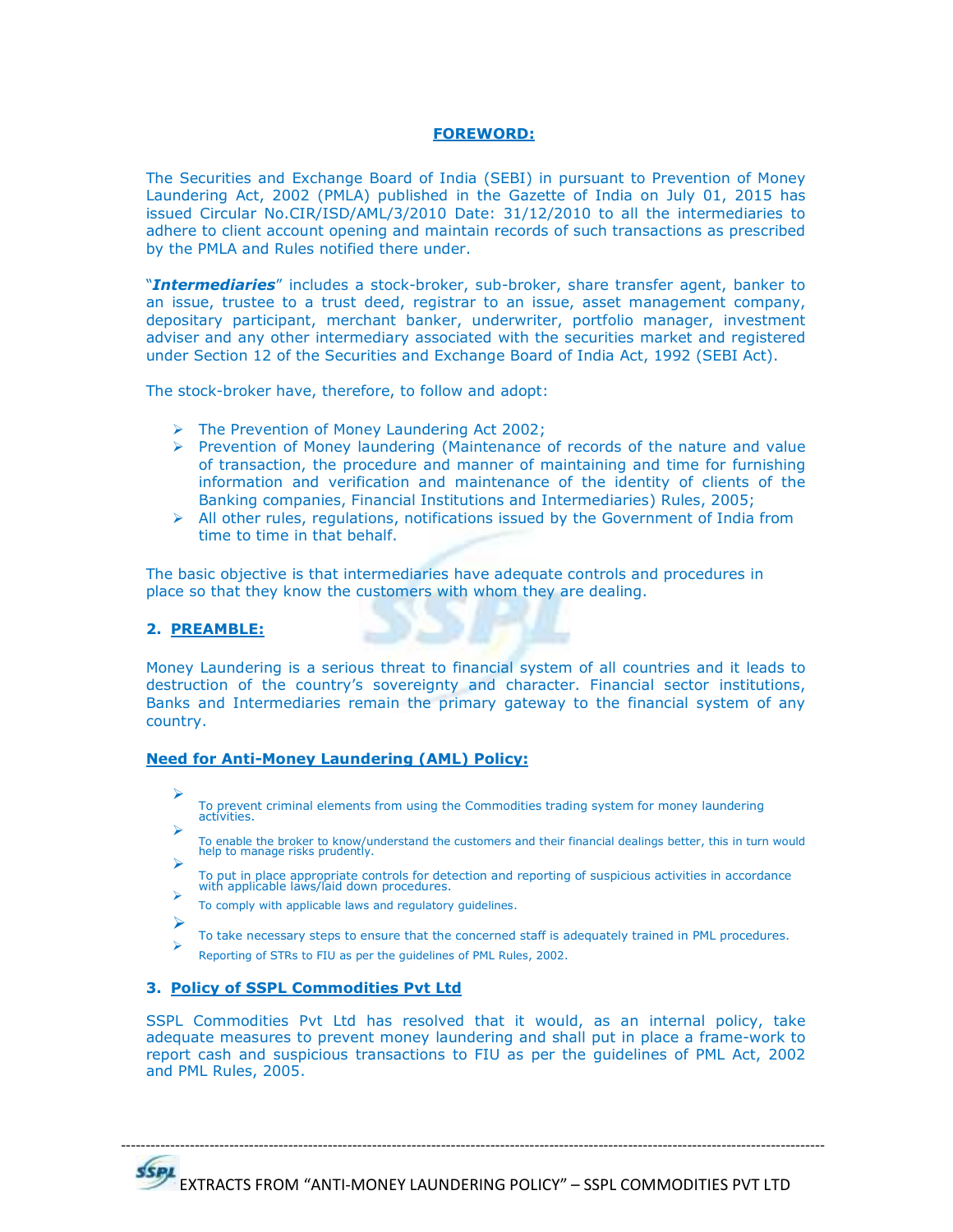# **4. Definitions:**

i. **"Money Laundering":** Money Laundering is the process by which criminals attempt to hide and disguise the true origin and ownership of the proceeds of their criminal activities, thereby avoiding prosecution, conviction and confiscation of the criminal funds. The term "Money Laundering" is also used when the funds are used for terrorist financing, though the origin of the funds may be legitimate.

This process is often achieved by converting the original illegally obtained proceeds from their original form, usually cash, into other forms such as deposits or securities and by transferring them from one financial institution to another using the account of apparently different persons or businesses.

The process of ML, regardless of its degree of complexity, is accomplished in three stages, namely the placement stage, layering stage and integration stage.

# *Placement Stage***:**

The first stage is successfully disposing of the physical cash received through illegal activity. The crooks accomplish this by placing this into traditional or nontraditional financial institutions. This involves the physical movement of the cash proceeds. For most criminal transactions, cash is the most common medium of exchange and criminals who accumulate large volumes of cash are the most vulnerable to detection and seizure. As a result, money launderers will attempt, through placement, to channel the funds into financial institutions.

# *Layering Stage***:**

After the funds enter the company, the money launderer will further separate the illicit proceeds from their illegal source through a process of layering. Layering occurs by conducting multiple, complex, financial transactions that make it difficult to link the money to an illegal activity. In this stage he concentrates on separation of proceeds from criminal activity through the use of various layers of monetary transactions. These layers are aimed at wiping audit trails, disguise the origin and maintain anonymity for people behind the transactions.

## *Integration stage***:**

The final link in money laundering process is sometimes called the integration stage. This occurs when the laundered or cleaned up money is legitimately brought back into financial systems operated by end user and when it is safe and insulated from enquiry by any agency with a legitimate reason for querying the existence of money. Integration moves the funds back into the economy with the appearance of being normal business earnings. It would become extremely difficult at this point to distinguish between illicit funds and legitimate funds.

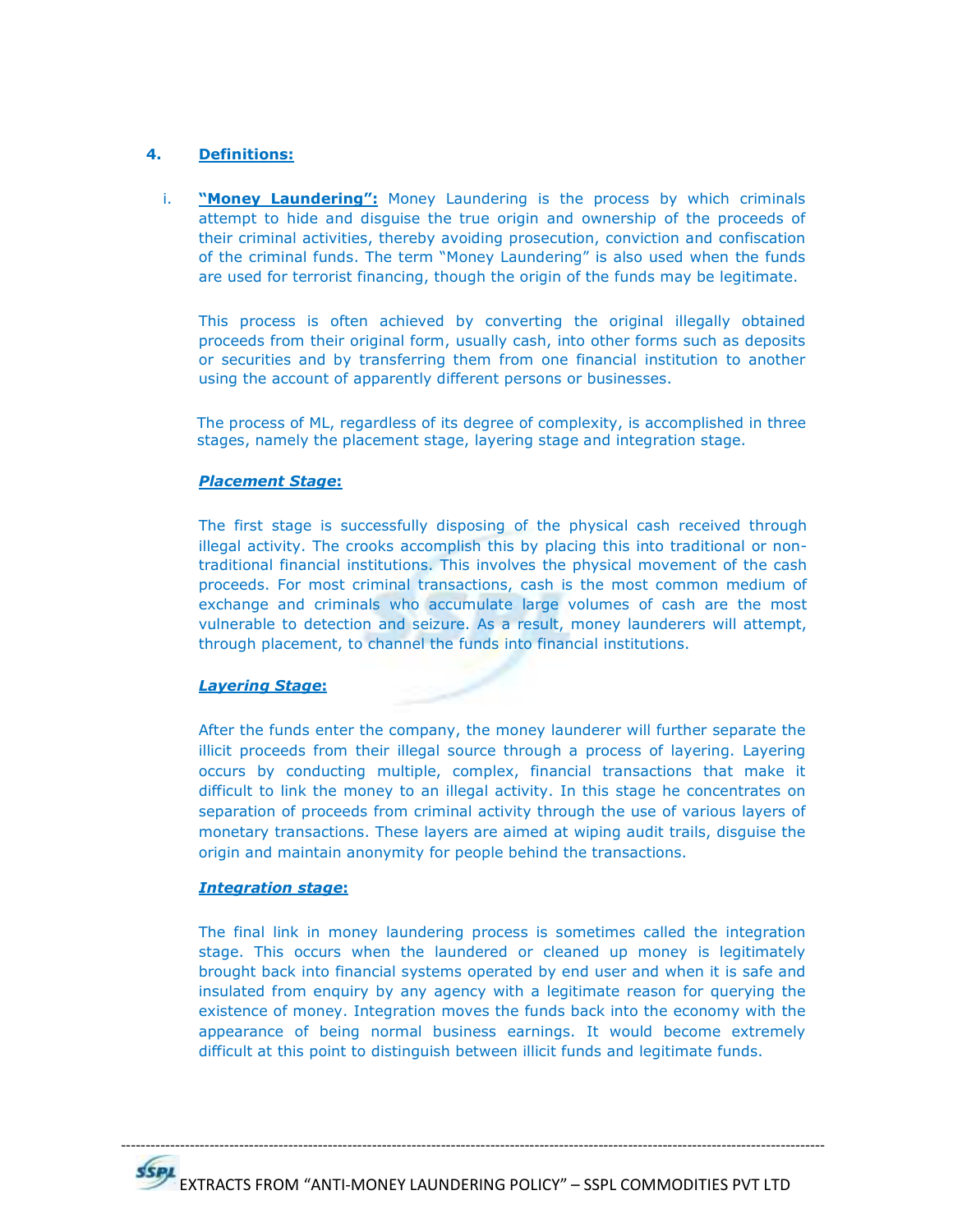# **Section 3 of the Prevention of Money Laundering Act (PMLA) 2002 defines the Offence of Money Laundering as:**

"Whosoever directly or indirectly attempts to indulge or knowingly assists or knowingly is party or is actually involved in any process or activity connected with the proceeds of crime including its concealment, possession, acquisition or use and projecting or claiming it as untainted property shall be guilty of the offence of money laundering."

- ii. **"Proceeds of crime"** is defined in Section 2 of the PMLA as, the property derived or obtained directly or indirectly by any person, as a result of criminal activity relating to a scheduled offence or the value of such property.
- iii. **"Scheduled Offences"**, is defined in Section 2 of PMLA, are specified in two parts of the schedule to PMLA. The value involved in offences specified in Part B should be Rs.30 lakhs or more.
- iv. **"Suspicious transactions":** Rule 2(1) (g) of PML Rules, 2005 defines suspicious transactions as:

A transaction whether or not made in cash which, to a person acting in good faith-

- (a) Gives rise to a reasonable ground of suspicion that it may involve the proceeds of crime; or
- (b) Appears to be made in circumstances of unusual or unjustified complexity; or
- (c) Appears to have no economic rationale or bona-fide purpose; or
- (d) Gives rise to a reasonable ground of suspicion that it may involve financing of activities relating to terrorism.
- v. A **Customer** for the purpose of KYC Policy is defined as:
	- A person or entity that maintains an account and/or has a business relationship with the company;
	- One on whose behalf the account is maintained (i.e., the beneficial owner);
	- Any person or entity connected with a financial transaction which can pose significant reputational or other risks to the company.

# **5. Financial Intelligence Unit (FIU) – INDIA**

It is an independent body to report directly to the Economic Intelligence Council (EIC) headed by the Finance Minister; FIU-IND has been established as the central national agency responsible for receiving, processing, analyzing and disseminating information relating to suspect financial transactions. FIU-IND is also responsible for coordinating and stretching efforts of national and international intelligence and enforcement agencies in pursuing the global efforts against money laundering and related crimes.

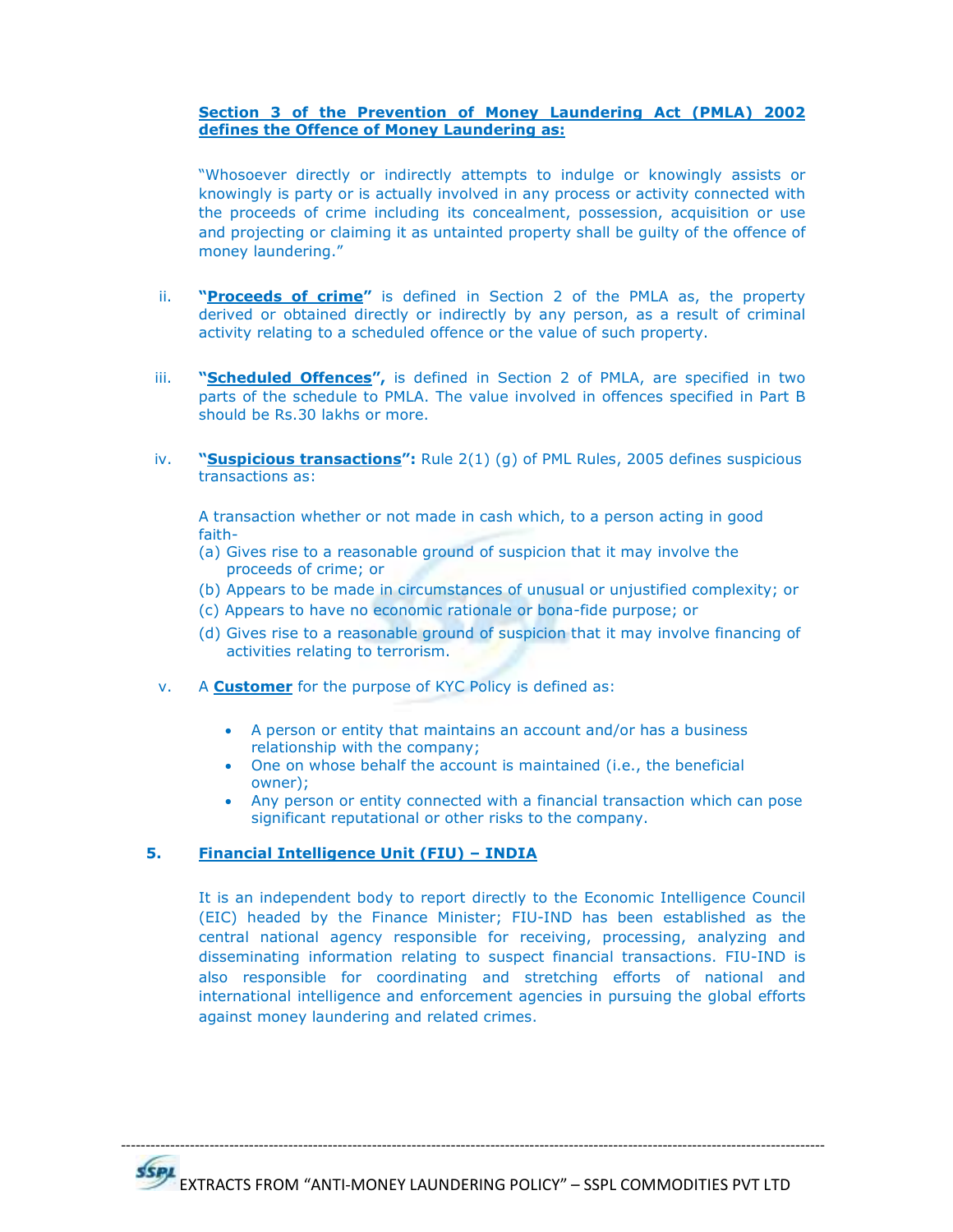# **6. Implementation of this Policy:**

**Mr. Anand G**, Commodity Broking will be the Principal Officer who will be responsible for:

- Compliance of the provisions of the PMLA and AML Guidelines.
- Act as a central reference point and play an active role in identification &
- assessment of potentially suspicious transactions. Ensure that KCTL discharges its legal obligation to report suspicious transactions to the concerned authorities.

# **7. CUSTOMER DUE DILIGENCE PROCESS – Commodity Broking Market**

The main aspect of this policy is the Customer Due Diligence Process which means:

- $\triangleright$  Obtaining sufficient information about to the client in order to identify who is the actual beneficial owner of the securities or on whose behalf transaction is conducted.
- $\triangleright$  Verify the customer's identity using reliable, independent source document, data or information.
- Conduct on-going due diligence and scrutiny of the account/client to ensure that the transaction conducted are consistent with the client's background/financial status, its activities and risk profile.

The Customer Due Diligence Process includes four specific parameters:

- Policy for Acceptance of Clients.
- > Client Identification Procedure.
- $\triangleright$  Monitoring of transactions.
- **FIRM 7 Tracking and reporting Suspicious Transactions.**

# **I. CUSTOMER(CLIENT) ACCEPTANCE POLICY:**

| Each client should be met in<br>person                                        | client whom we<br>are able<br>$\triangleright$ Accept<br>to<br>meet<br>personally. Either, the client should visit the<br>office/branch or concerned official<br>may visit the<br>client at his residence / office address to get the<br>necessary documents filed in and signed.<br>Preferably accept clients who live within<br>the<br>jurisdiction of the branch.<br>As far as possible, ensure that the new client is<br>introduced by an existing client. In case client is<br>not introduced by an existing client, then the<br>employee who visits the client/ meets the client in<br>person shall verify and sign as<br>introducer.<br>The employee meeting the client does<br>in-person<br>verification and sign as introducer in the form by<br>specifying the name, employee code, designation,<br>branch and department serving. |
|-------------------------------------------------------------------------------|----------------------------------------------------------------------------------------------------------------------------------------------------------------------------------------------------------------------------------------------------------------------------------------------------------------------------------------------------------------------------------------------------------------------------------------------------------------------------------------------------------------------------------------------------------------------------------------------------------------------------------------------------------------------------------------------------------------------------------------------------------------------------------------------------------------------------------------------|
| Accepts clients on whom we are<br>able to apply appropriate KYC<br>procedures | Allsupportingdocumentsandcomplete<br>⋗<br>information as specified by SEBI and Commodity<br>Exchanges should be obtained from the client and<br>the same shall be verified against the original<br>documents without any exceptions.<br>Ensure that the 'Know Your Client' guidelines are<br>➤<br>followed without any exception and that the initial<br>forms taken by the clients are filled in completely.                                                                                                                                                                                                                                                                                                                                                                                                                                |
| Do not accept client with identity                                            | Check whether the client's identity matches with<br>$\blacktriangleright$                                                                                                                                                                                                                                                                                                                                                                                                                                                                                                                                                                                                                                                                                                                                                                    |

EXTRACTS FROM "ANTI-MONEY LAUNDERING POLICY" – SSPL COMMODITIES PVT LTD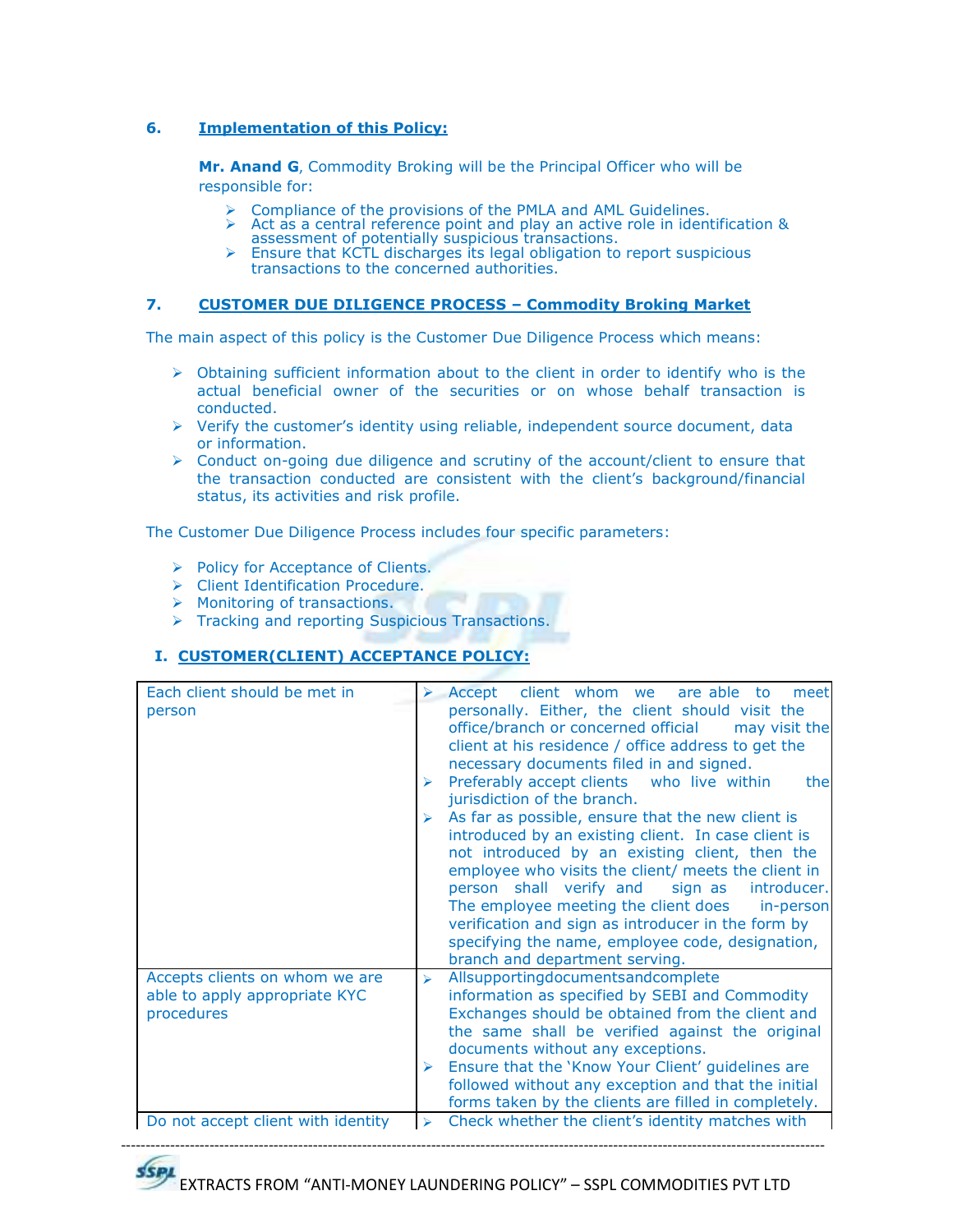| matching persons known to have<br>criminal background                | any person having known criminal background or<br>is not banned in any other manner, whether in<br>terms of criminal or civil proceedings by any<br>enforcement/regulatory agency worldwide.                                                                                                                                                                                                                                                                                                                                                                                                                                                                                                                                                                                                                                                                                                                                  |
|----------------------------------------------------------------------|-------------------------------------------------------------------------------------------------------------------------------------------------------------------------------------------------------------------------------------------------------------------------------------------------------------------------------------------------------------------------------------------------------------------------------------------------------------------------------------------------------------------------------------------------------------------------------------------------------------------------------------------------------------------------------------------------------------------------------------------------------------------------------------------------------------------------------------------------------------------------------------------------------------------------------|
| Be careful while accepting Clients<br>of Special Category.           | $\triangleright$ We would be careful while accepting and properly<br>scrutinize the records / documents pertaining to<br>clients belonging to below mentioned categories.<br>· Clients of special category like HNIs, Trust,<br>Charities, NGOs, Politically Exposed Persons<br>(PEP), persons of foreign origin;<br>Companies<br>having<br>closed<br>share<br>holding/ownership, companies dealing<br>in<br>foreign currency, shell companies, overseas<br>entities, clients in high risk countries, non<br>face to face clients, clients with dubious<br>background.<br><b>Current/Former</b><br>Head<br><b>of</b><br>State,<br>٠<br>Current/Former Senior High Profile Politian,<br>Companies offering foreign exchanges, etc).<br>· Clients from high-risk countries (like Libya,<br>Pakistan, Afganisthan, etc.) or clients<br>belonging to countries where corruption/fraud<br>level is high (like Nigeria, Burma etc.) |
| Do not accept client registration<br>forms which are suspected to be | Ensure that no account is being opened in<br>➤<br>a<br>fictitious / benami name or on an anonymous                                                                                                                                                                                                                                                                                                                                                                                                                                                                                                                                                                                                                                                                                                                                                                                                                            |
| fictitious                                                           | basis.                                                                                                                                                                                                                                                                                                                                                                                                                                                                                                                                                                                                                                                                                                                                                                                                                                                                                                                        |
| Do not compromise on submission                                      | > Client's account should be opened only on receipt<br>of mandatory information along with authentic                                                                                                                                                                                                                                                                                                                                                                                                                                                                                                                                                                                                                                                                                                                                                                                                                          |
| of:<br>(i)<br>Mandatory                                              | supporting documents as per the regulatory                                                                                                                                                                                                                                                                                                                                                                                                                                                                                                                                                                                                                                                                                                                                                                                                                                                                                    |
| information/documents                                                | quidelines.<br>Do not open the accounts where the                                                                                                                                                                                                                                                                                                                                                                                                                                                                                                                                                                                                                                                                                                                                                                                                                                                                             |
| (ii)<br><b>Financial Details</b>                                     | client refuses to provide information/documents<br>and we should have sufficient reason and record<br>to reject the client's request towards this<br>reluctance.<br>Client's account should be opened only on receipt<br>of financial details along with supporting<br>documents like ITR, Copy of Annual Accounts,<br>Copy of Form No.16 in case of salaried employees,<br>salary slip, net worth certificate signed by                                                                                                                                                                                                                                                                                                                                                                                                                                                                                                      |
|                                                                      | Chartered Accountant, bank account statement for<br>last 6 months, self declaration along with relevant<br>supporting documents.                                                                                                                                                                                                                                                                                                                                                                                                                                                                                                                                                                                                                                                                                                                                                                                              |

# **II. CUSTOMER (CLIENT) IDENTIFICATION PROCEDURE:-**

Objective: To have a mechanism in place to establish identity of the client along with firm proof of address to prevent opening of any account which is fictitious / benami / anonymous in nature.

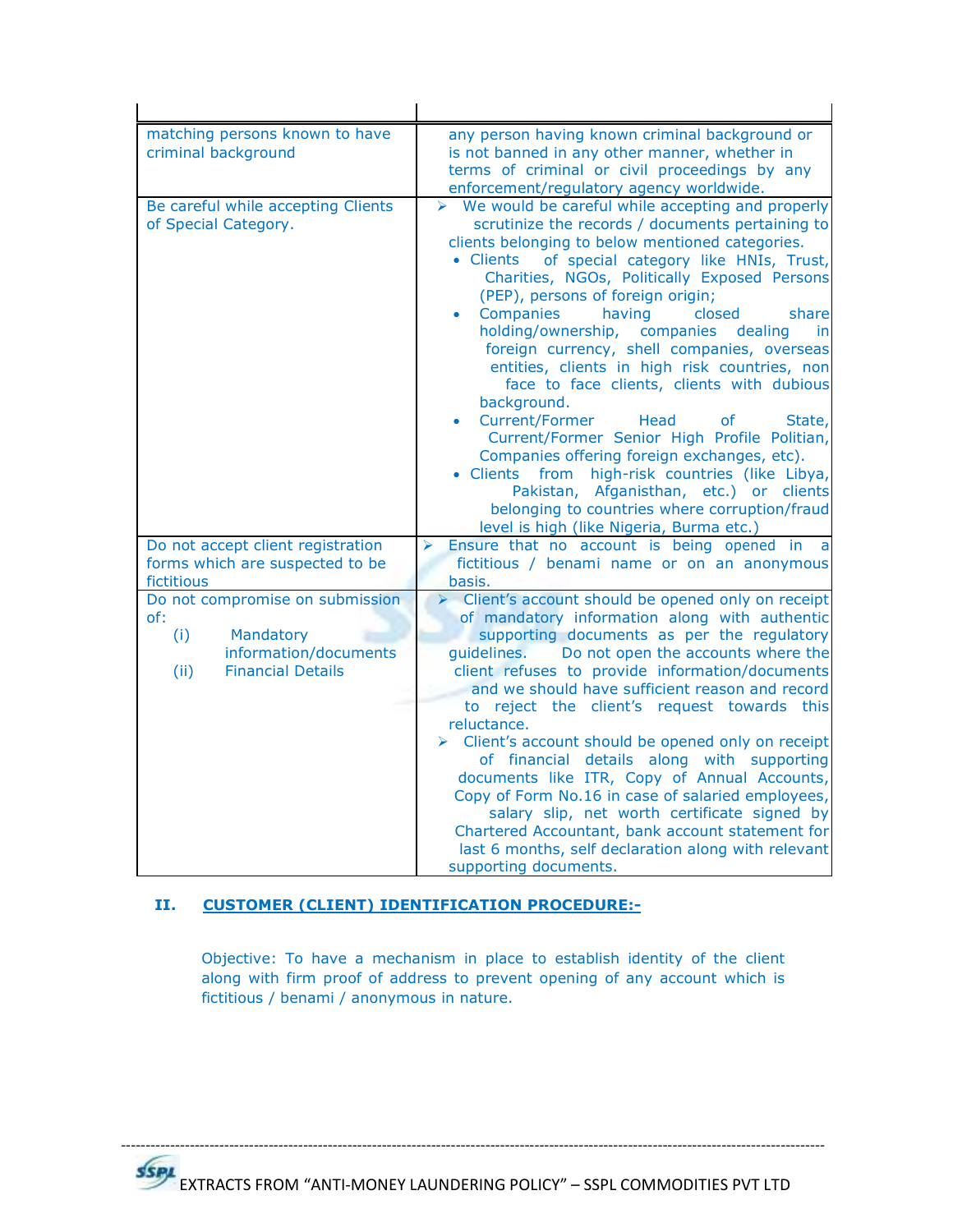Documents which can be relied upon:

- > PAN CARD: PAN Card is mandatory and is most reliable document as only one card is issued to an individual and we can independently check its genuineness through IT website.
- > IDENTITY PROOF: PAN Card itself can serve as proof of identity. However, in case PAN Card carries an old photograph of the holder, which does not match current facial features of the client, we should take other identity proof in form of Voter's Identity Card, Passport, Ration Card or any Government/PSU/Bank issued Photo Identity Card.
- > ADDRESS PROOF: For valid address proof we can rely on Voter's Identity Card, Passport, Bank Statement, Ration Card and Latest Electricity/Telephone Bill in the name of the client.

# **DOCUMENTS TO BE OBTAINED AS PART OF CUSTOMER IDENTIFICATION PROCEDURE FROM NEW CLIENTS:-**

| $\mathbf{1}$   | In case of individuals, one copy<br>of the following documents<br>have to be obtained.        | $\rightarrow$                                                                                    | As PAN is mandatory, verify is genuineness<br>with IT website and cross verify the PAN<br>Card copy with the original. [ Please<br>put<br>"verified with original" stamp as proof of<br>verification]<br>Other proofs for identity are Voter's Identity<br>Card, Passport, Ration Card or any<br>Government/PSU/Bank issued photo identity<br>card or any other document prescribed by<br>the regulatory authorities.<br>Address proof<br>in the forum of Voter's<br>Identity Card, Passport, Bank Statement,<br>Ration Card and latest Electricity/Telephone<br>bill in the name of the client or any other<br>document prescribed by the regulatory<br>authorities.                                                                                           |
|----------------|-----------------------------------------------------------------------------------------------|--------------------------------------------------------------------------------------------------|-----------------------------------------------------------------------------------------------------------------------------------------------------------------------------------------------------------------------------------------------------------------------------------------------------------------------------------------------------------------------------------------------------------------------------------------------------------------------------------------------------------------------------------------------------------------------------------------------------------------------------------------------------------------------------------------------------------------------------------------------------------------|
| $\overline{2}$ | In case of corporate, one<br>certificate copy of the following<br>documents must be obtained. | ⋗<br>➤<br>➤<br>⋗<br>⋗<br>➤                                                                       | Registration/Incorporation<br>$\triangleright$ Copy of<br>the<br>Certificate.<br>> Copy of the Memorandum & Articles of the<br>Association.<br>Copy of PAN Card and the Director Index<br>No. (DIN)<br>Copy<br>the<br>latest<br>of the contract of the contract of the contract of the contract of the contract of the contract of the contract of the contract of the contract of the contract of the contract of the contract of the contract of the contrac<br>audited<br>annual<br>statements of the corporate client.<br>Latest Net-worth certificate.<br>Latest Income Tax Return filed.<br>Board Resolution for appointment of the<br>Authorised Person(s) who will operate the<br>account.<br>Proof of address and identity of Authorised<br>Person(s). |
| 3              | In case of partnership firm one<br>certified copy of the following<br>must be obtained.       | $\blacktriangleright$<br>$\blacktriangleright$<br>$\blacktriangleright$<br>$\blacktriangleright$ | Registration Certificate.<br>Partnership Deed.<br>PAN Card of partners.<br>Letter<br>Authorisation<br>for<br>the<br>person<br>authorised to open and operate the account.<br>Proof of identity<br>and<br>address of<br>the<br>authorised person.                                                                                                                                                                                                                                                                                                                                                                                                                                                                                                                |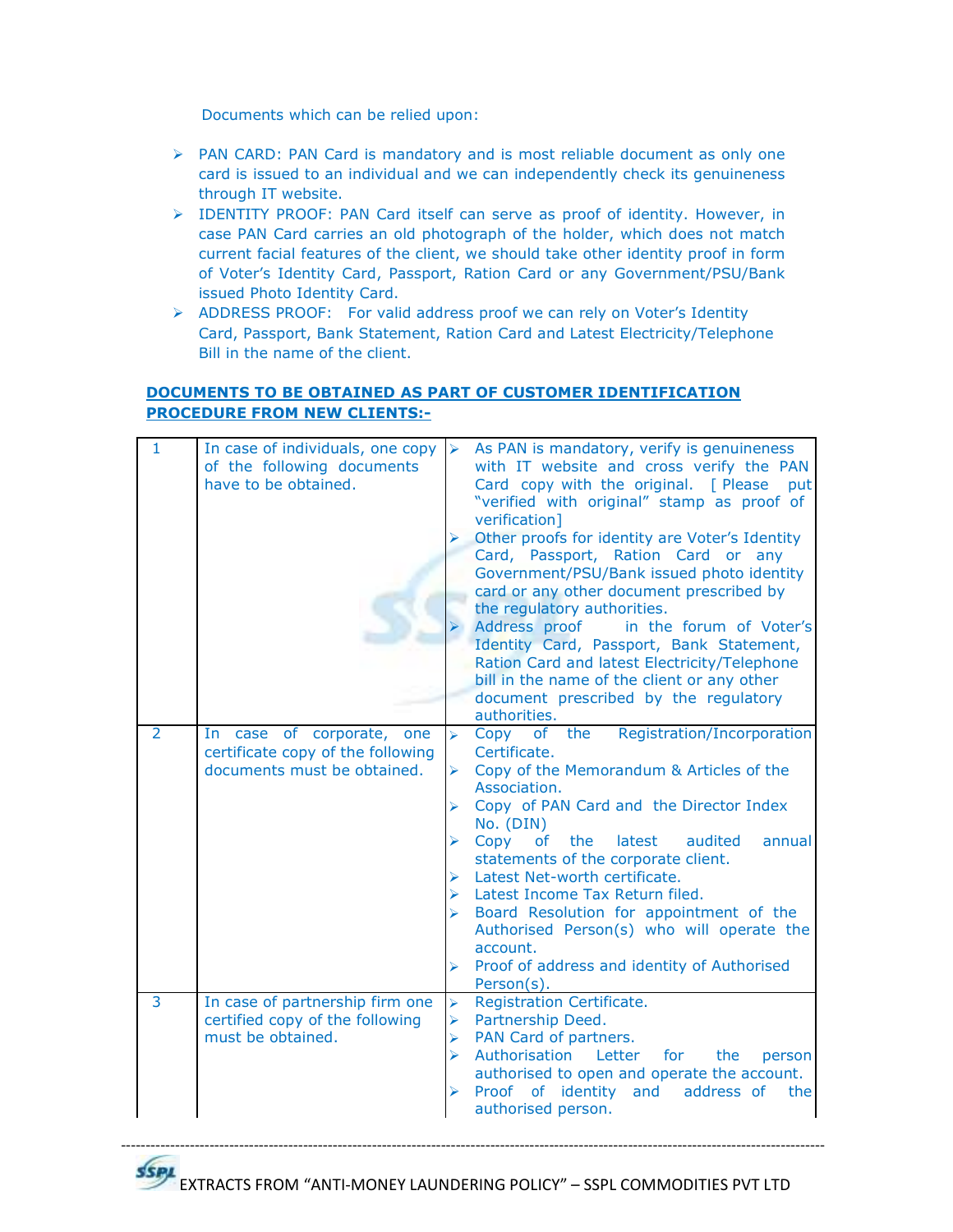|    |                                                                                 | Annual statement/returns of the partnership<br>firm.                                                                                                                                                                                                                          |
|----|---------------------------------------------------------------------------------|-------------------------------------------------------------------------------------------------------------------------------------------------------------------------------------------------------------------------------------------------------------------------------|
| 4. | In case of a Trust, one certified<br>copy of the following must be<br>obtained. | Registration Certificate.<br>Trust Deed.<br>PAN Card.<br>Authorisation Letter for the entity authorised<br>to act on their behalf.<br>Officially valid documents like PAN card,<br>Voters ID, Passport etc. of person(s)<br>authorised to transact on behalf of the<br>Trust. |

## **GENERAL GUIDELINES**

- 1. Always check original documents before accepting the copies.
- 2. Obtain the latest photograph of account holder/ authorized person(s).
- 3. Check for latest IT return of the client/ Net worth Certificate for ascertaining the financial status of the client to know the client suitability of the product being sold to the client. Review the above details on-going basis to ensure that the transactions being conducted are consistent with our knowledge of the client, its business and risk profile, taking into account, where necessary, the client's source of funds.
- 4. Scrutinize the forms submitted by the client thoroughly and cross check the details with various documents obtained like source of income. If required, ask for any additional details like salary slips, etc. to satisfy yourself whenever there is a doubt.
- 5. Keep watch on the welcome kits returned with reason undelivered. Business Head should be alerted, client be contacted immediately on telephone and the trading, if suspected, should be suspended. If Employee of SSPL Group introduces the client, exact relation of the client with such employee should be documented.
- 6. For scrutiny / back ground check of the Franchisee, websites such as www.watchoutinvestors.com should be referred. Also, Prosecution Database / List of Vanishing Companies available on www.fmc.gov.in; www.mcxindia.com; www.ncdex.com; www.nmce.com; www.icex.com; www.sebi.gov.in

## **DOCUMENTS TO BE OBTAINED AS PART OF CUSTOMER IDENTIFICATION PROCEDURE FOR ALL EXISTING CLIENTS:**

On an on-going basis, the branches should ensure that the details given in the KYC, by the client, match with the current details of the client. If required, we can seek additional documents/information from the client to verify the financial/general status of the client.

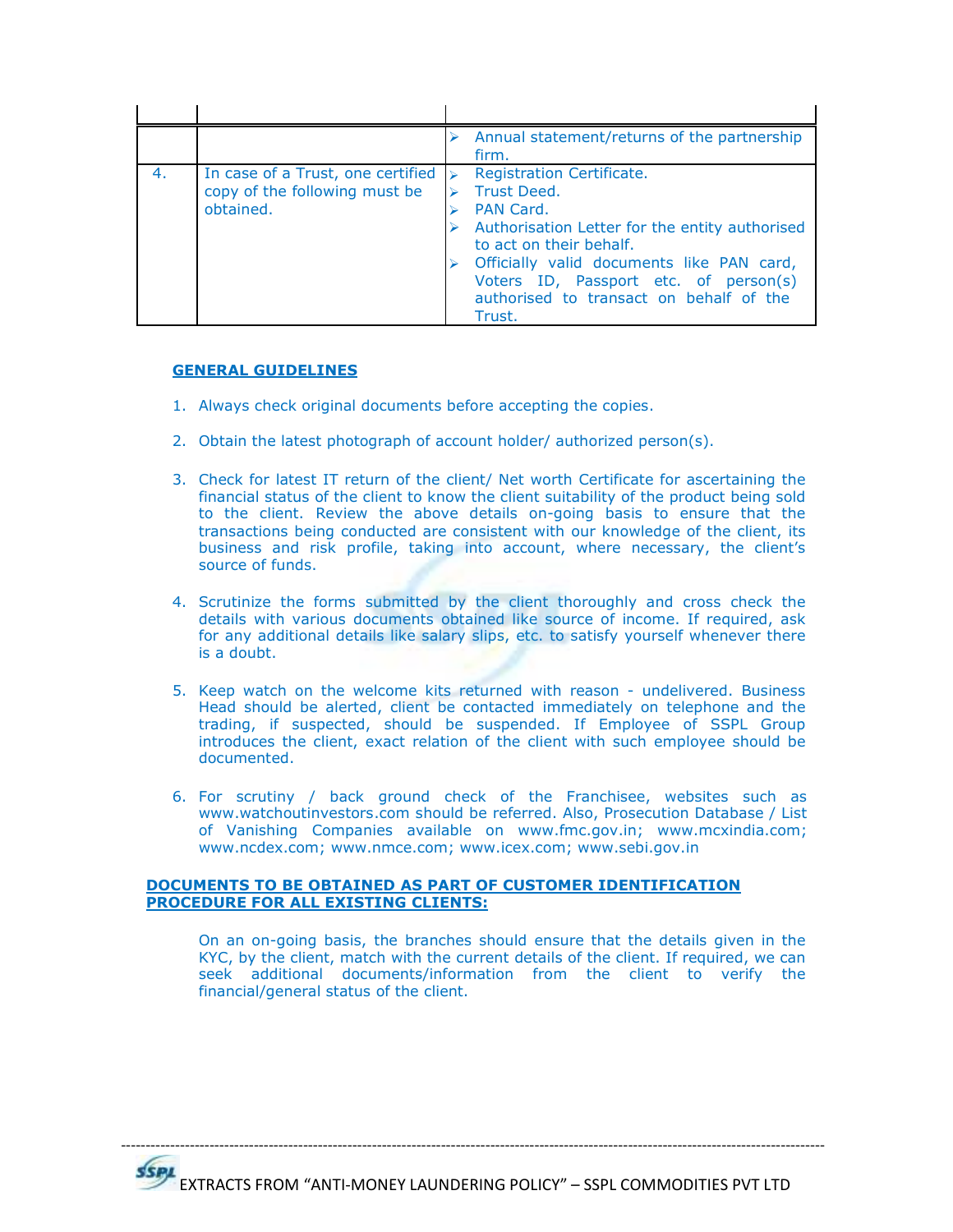In cases where:

- $\triangleright$  There is any material negative change in the financial details of the client from what is given in the KYC.
- $\triangleright$  If the client is not contactable/traceable or contracts notes/
- communications sent are received back undelivered.
- In case the client is prohibited by any regulatory authority.
- $\triangleright$  The client refuses to provide additional information/document asked for.
- $\triangleright$  There is a material change in the mandate holder profile/details

Branches should immediately bring the same to the notice of the Zonal Business Head. The Zonal Business Head will, in turn, discuss the same with the Principal Officer to decide on the necessary course of action, including reporting to FIU, New Delhi.

#### **Customer Identification modus operandi:**

Customer identification is an essential element of KYC standards. A customer would include the person or entity that maintains an account with the Member/intermediary or those on whose behalf an account is maintained (i.e., beneficial owners). Members should undertake the following processes for proper identification of customers:

- i) Identifying the customer and verifying that customer's identity using reliable, independent source documents;
- ii) Identifying the beneficial owner, and taking reasonable measures to verify the identity of the beneficial owner such that the Member is satisfied that it knows who the beneficial owner is;
- iii) In case of high value of transactions, obtaining information on the purpose and intended nature of the business relationship;
- iv) Conducting ongoing due diligence on the business relationship and scrutiny of transactions undertaken throughout the course of that relationship to ensure that the transactions being conducted are consistent with the Member"s knowledge of the customer, their business profile and risk profile, including, where necessary, the source of funds.

## **KYC and Risk Profile of the Customers:**

We should accept the clients based on the risk they are likely to pose. The aim is to identify clients who are likely to pose a higher than average risk of money laundering or terrorist financing. For this purpose, we need to classify the clients as Low Risk, Medium Risk and High Risk clients. By classifying the clients, we will be in a better position to apply appropriate customer due diligence process. That is, for High Risk client we have to apply higher degree of due diligence. The factors of risk perception depend on client 's location, nature of business activity, turnover, nature of transaction, manner of payments, etc.

In order to achieve this objective, all clients of the branch should be classified in the following category:

- $\blacktriangleright$ Category A – Low Risk
- $\blacktriangleright$ Category B – Medium Risk
- $\blacktriangleright$ Category C – High Risk

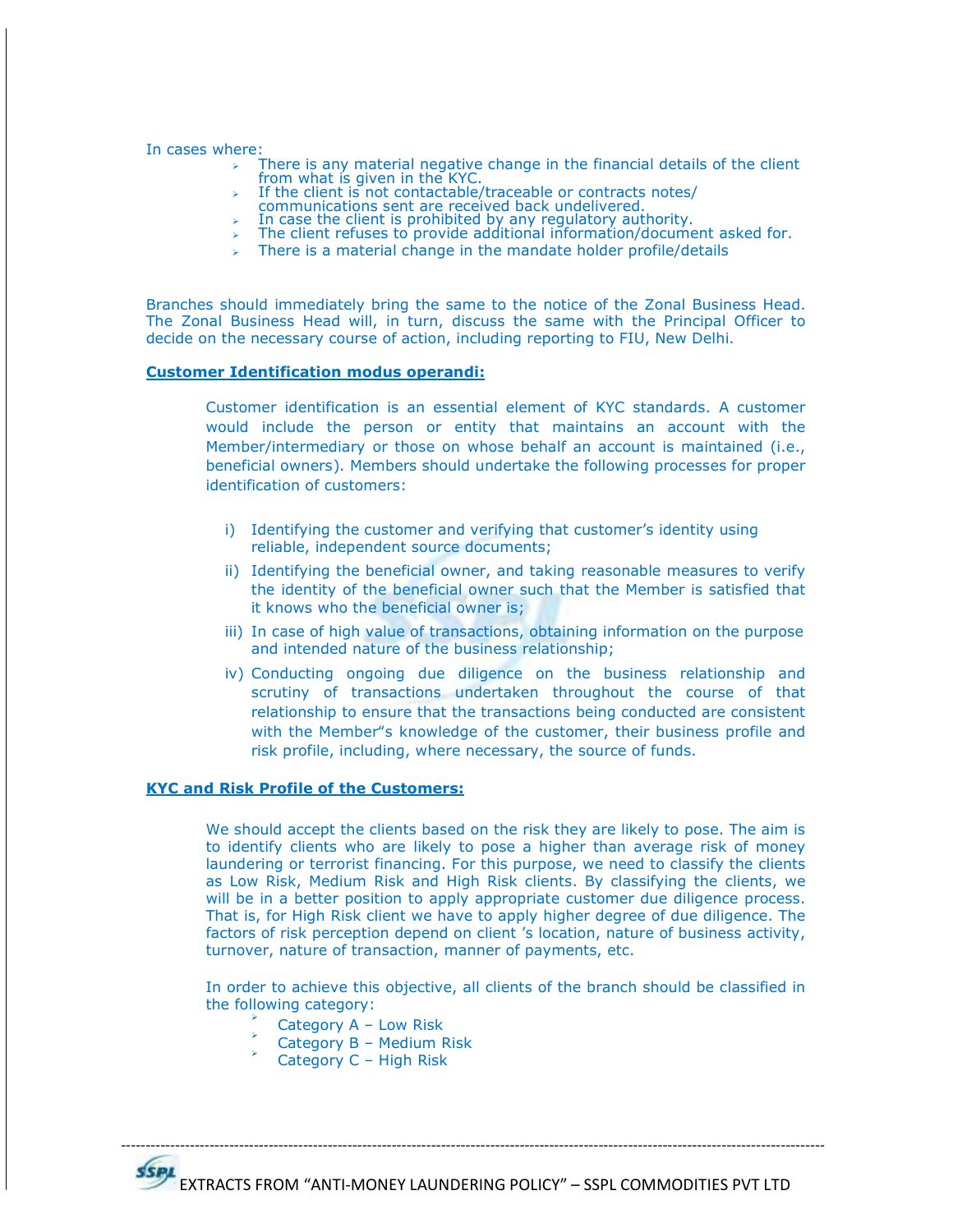- **Category A: C**lients are those pose low or nil risk. They are good corporate/HNIs who have a respectable social and financial standing. These are the clients who make payment on time and take delivery of shares.
- **Category B: C**lients are those who are intra-day clients or speculative clients. These are the clients who maintain running account with KCTL.
- **Category C: C**lients are those who have defaulted in the past, have suspicious background, do not have any financial status, etc. We have to be careful while monitoring the transactions of B and C category clients.

Any change in the risk profile of the client/mandate holder, has to be ascertained by the concerned branch official and be reported to the Zonal Business Head immediately.

- Illustrative examples of low risk customers could be salaried employees whose salary structures are well defined, people belonging to lower economic strata of the society, Government departments and Government owned companies, regulators and statutory bodies etc.
	- For the **High risk** profiles; high risk customers would include the following:
- $\sim$  Companies having close family shareholdings or beneficial ownership.
- Non-face-to-face clients.
- $\sqrt{ }$  Non-resident clients.
- $\sqrt{ }$  High net worth clients.
- $\sqrt{ }$  Trusts, Charities, NGOs and organizations receiving donations.
- $\angle$  Politically exposed persons (PEP) of foreign origin.
- $\sim$  Clients in high risk countries (where existence / effectiveness of money laundering controls is suspect, where there is unusual banking secrecy, countries active in narcotics production, countries which are perceived to be sponsors of international terrorism, offshore financial centers, tax havens, countries where fraud is highly prevalent).
- Clients with dubious reputation as per public information available.

The decisions to enter into business relationships with high risk customers, such as politically exposed persons, should be taken exclusively at senior management level only.

#### **Mandate Holder Policy**

- $\sim$  The primary objective of this policy is to ensure that we are aware as to who is the ultimate beneficiary of the transaction and that the transactions executed, through the mandate holder, are bonafide.
- $\sim$  It is possible that some of the individual clients might appoint a mandate holder. Normally the trading account is opened in the name of various family members and one the family member will hold the mandate.
- $\vee$  Whenever any account is operated by a mandate holder, find out the relationship of the mandate holder with the client, followed by establishing the identity of the mandate holders by obtaining proof of identity and address.
- Do not accept any payment from the account of mandate holder in favour of the client. All the payments have to be received from the client"s bank account only for which the PoA holder may or may not have the mandate to operate the bank account. Similarly pay-out cheques should be issued only in the name of the client and not in the name of the mandate holder.
- In case there is suspicion on the relationship between the mandate holder and the actual client or in case behavior of the mandate holder is suspicious, do take necessary advice from the Zonal Business Head.

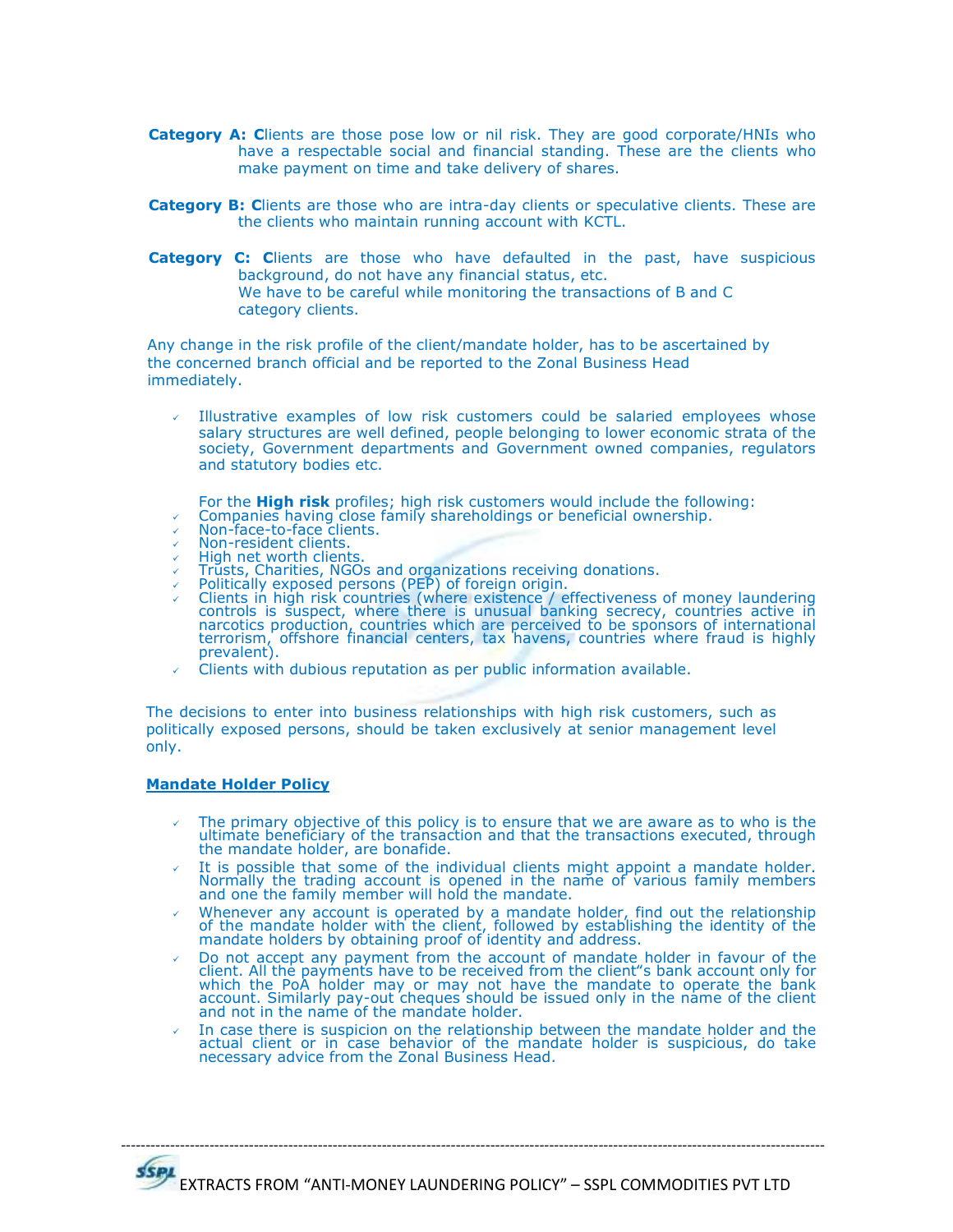# **8. Reporting of Transactions:**

# **Reporting of Transaction to Financial Intelligence Unit-India**:

In terms of the PMLA rules, Intermediaries are required to report information relating to cash and suspicious transactions to the Director, Financial Intelligence Unit- India (FIU-IND)

# **I.** *Cash Transaction Reports***:**

The Prevention of Money-laundering Act, 2002, and rule there under require every intermediary, to furnish to FIU-IND information relating to:

- All cash transactions of the value of more than rupees ten lakhs or its equivalent in foreign currency;
- All series of cash transactions integrally connected to each other which have been valued below rupees ten lakhs or its equivalent in foreign currency where such series of transactions have taken place within a month;

The cash transaction report (CTR) (wherever applicable) for each month should be submitted to FIU-IND by 15th of the succeeding month.

All are requested not to accept cash from the clients whether against obligations or as margin for purchase of commodities or otherwise. All payments shall be received from the clients strictly by account payee crossed cheques drawn in favour of SSPL Commodities Pvt Ltd.

In case account payee cheques have been received from a bank account other than that captured in records the same can be accepted after ascertaining that the client is the first holder of the account. Relevant copies of the supporting documents should be sent to HO and details of such accounts should be captured in records.

Only in exceptional cases, bank draft/pay-order may be accepted from the client provided identity of remitter/purchaser written on the draft/pay-order matches with that of client else obtain a certificate from the issuing bank to verify the same.

All cash transactions are required to be reported on monthly basis to the Principal Officer by each branch/Sub-broker by 7th of the following month.

# **II.** *Suspicious Transaction Reports***:**

All are requested to analyze and furnish details of suspicious transactions, whether or not made in cash. It should be ensured that there is no undue delay in analysis and arriving at a conclusion.

The intermediary shall furnish to FIU-IND information of all suspicious transactions whether or not made in cash.

The Principal Officer should record his reasons for treating any transaction or a series of transactions as suspicious. It should be ensured that there is no undue delay in arriving at such a conclusion. The Principal Officer will be responsible for timely submission of CTR and STR to FIU-IND. Utmost confidentiality should be maintained in filing of CTR and STR to FIU-IND. The reports may be transmitted by speed/registered post/fax at the notified address.

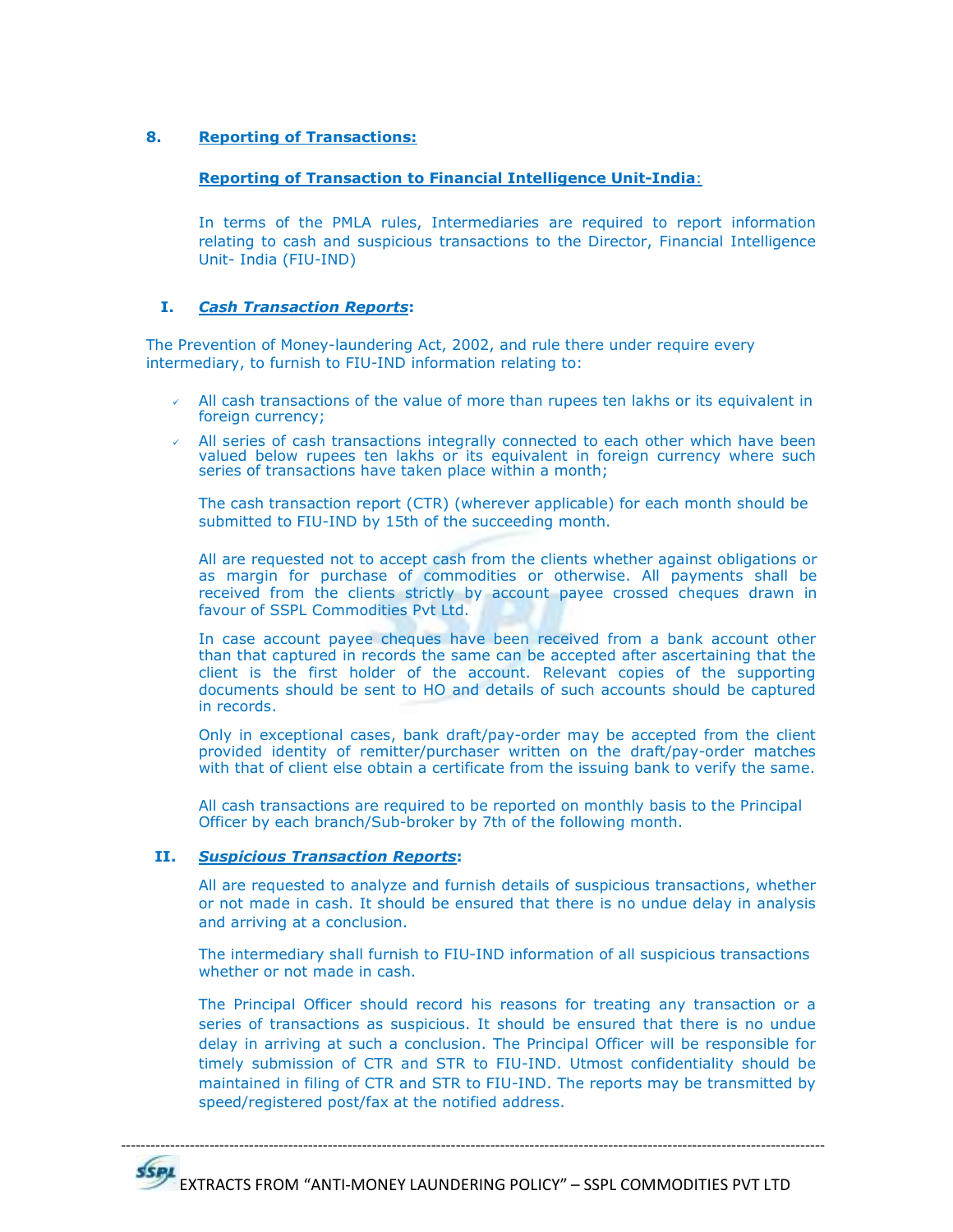**What is a Suspicious Transaction**: Suspicious transaction means a transaction whether or not made in cash, which to a person acting in good faith -

- $\sqrt{ }$  Gives rise to a reasonable ground of suspicion that it may involve the proceeds of crime; or
- Appears to be made in circumstance of unusual or unjustified complexity; or
- Appears to have no economic rationale or bona fide purpose; or
- Gives rise to a reasonable ground of suspicion that it may involve financing of the activities relating to terrorism.

# **Reasons for Suspicion:**

- $\rightarrow$  Identity of client
	- $\checkmark$  False identification documents
	- $\checkmark$  Identification documents which could not be verified within reasonable time
	- $\checkmark$  Non-face to face client
	- $\checkmark$  Clients in high-risk jurisdiction
	- $\checkmark$  Doubt over the real beneficiary of the account
	- $\checkmark$  Accounts opened with names very close to other established business entities
	- $\checkmark$  Receipt back of well -come kit undelivered at the address given by the client.
- Suspicious Background
	- $\checkmark$  Suspicious background or links with criminals
- Multiple Accounts
	- $\checkmark$  Large number of accounts having common parameters such as common partners / directors / promoters / address/ email address / telephone numbers introducer or authorized signatory.
	- $\checkmark$  Unexplained transfers between such multiple accounts.
- Activity in Accounts
	- $\checkmark$  Unusual activity compared to past transactions.
	- $\checkmark$  Use of different accounts by client alternatively.
	- $\checkmark$  Sudden activity in dormant accounts.
	- $\checkmark$  Activity inconsistent with what would be expected from declared business
	- $\checkmark$  Account used for circular trading
- Nature of Transactions
	- $\checkmark$  Unusual or unjustified complexity
	- $\checkmark$  No economic rationale or bonafide purpose
	- $\checkmark$  Source of funds are doubtful
	- $\checkmark$  Appears to be case of insider trading
	- $\checkmark$  Purchases made on own account transferred to a third party through an off market transactions through DP account
	- $\checkmark$  Transactions reflect likely market manipulations
	- $\checkmark$  Suspicious off market transactions
- Value of Transactions
	- $\checkmark$  Value just under the reporting threshold amount in an apparent attempt to avoid reporting
	- $\checkmark$  Large sums being transferred from overseas for making payments
	- $\checkmark$  Inconsistent with the client's apparent financial standing